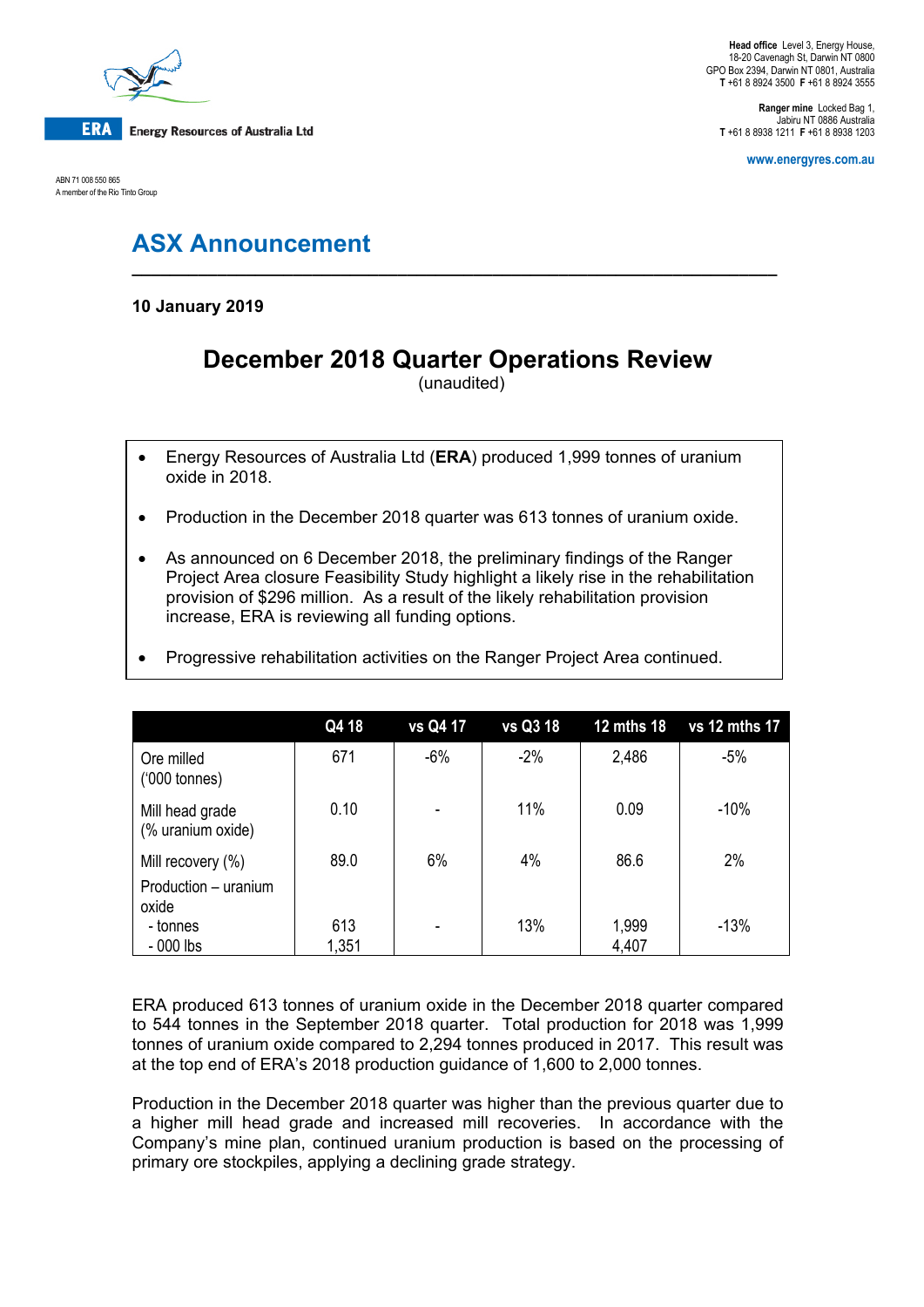

During the December 2018 quarter, progressive rehabilitation of the Ranger Project Area continued. This included continued operation of water treatment, the transfer of tailings from the Tailings Storage Facility to Pit 3 and progression of procurement and construction of additional dredging and tailings infrastructure.

## **RANGER PROJECT AREA CLOSURE FEASIBILITY STUDY**

On 6 December 2018, ERA provided an update to the market regarding the preliminary findings of the Ranger Project Area closure Feasibility Study.

The preliminary findings highlight an increase in the estimated cost of the rehabilitation program, with a likely rise in the rehabilitation provision from \$512 million (as at 30 June  $2018$  $2018$  $2018$ ) to \$808 million<sup>1</sup>, an increase of \$296 million. ERA expects to finalise the Feasibility Study during quarter 1, 2019.

As a result of the likely rehabilitation provision increase, ERA is reviewing all funding options. Rio Tinto has advised ERA it will work with ERA and its other shareholders and stakeholders with the objective of ensuring that ERA is in a position to meet in full the likely future rehabilitation requirements of the Ranger Project Area. ERA and Rio Tinto are engaged in active discussions on various options to manage this process, including possible funding solutions.

## **EXPLORATION AND EVALUATION**

i<br>I

No evaluation or exploration expenditure was incurred for the December 2018 quarter, in line with the September 2018 quarter.

The Ranger 3 Deeps Exploration Decline remains under care and maintenance.

<span id="page-1-0"></span><sup>1</sup> Likely provision as at 31 December 2018 (unaudited). The provision is discounted at 2 per cent and presented in real terms.